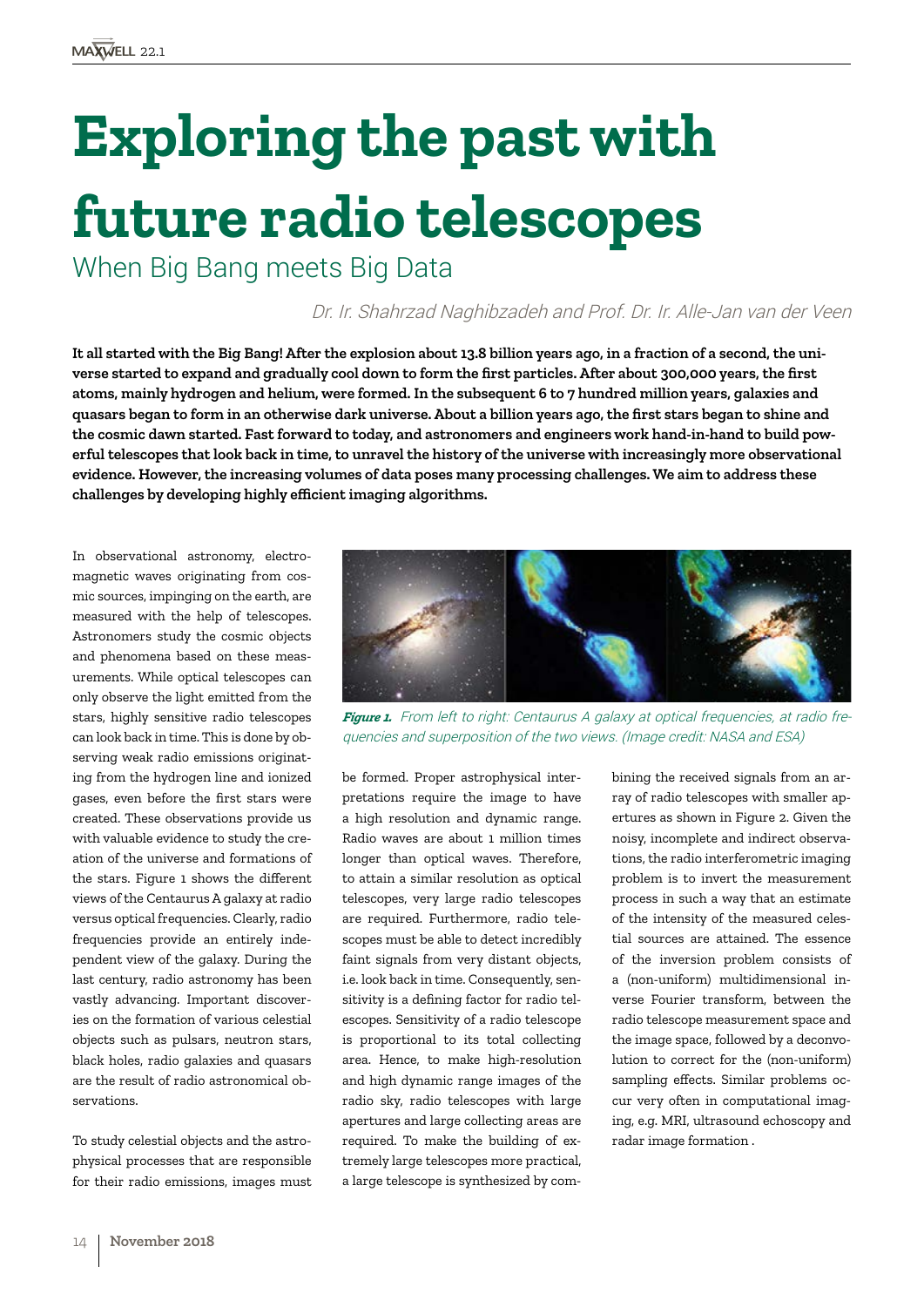

*Figure 2.* Interferometry

## **Next generation radio telescopes**

To unravel the origins of the universe, engineers are building the largest science facility ever built by mankind, the Square Kilometre Array (SKA). The SKA is designed to satisfy highly ambitious scientific goals, by generating very high resolution and high fidelity images. To achieve the high-resolution requirements, the SKA will be composed of a large aperture consisting of millions of coherently connected antennas extended over an area of about 3000 kilometres. Furthermore, the SKA has a large total collecting area of about one square kilometre to increase sensitivity about two orders of magnitude relative to the current radio telescopes. The phase-one SKA (SKA1) design has been largely completed and its construction is expected to start in 2019, while the complete instrument should be ready by 2023 (provided funding becomes available). Some of the antennas constituting the SKA1 are currently under construction in the designated sites (radio-quiet zones) in Western Australia and South Africa. One of the currently operational prototype stations of the SKA is shown in Figure 3.

Nevertheless, the introduction of the next generation radio telescopes, and in particular the SKA, are bringing about many new challenges. Image formation from measurement data has become increasingly more difficult. This is due to three reasons. Firstly, the amount of measurement data is enormous: the raw

data is more than 260 terabytes per second, and a single measurement session lasts hours to weeks. This data volume is beyond the available storage facilities and requires quasi-real-time processing and reduction. Secondly, to make images in the current way, supercomputers are needed that can handle more than 350 peta operations per second (peta = 1015; about one million PCs). Lastly, the increased sensitivity, resolution and sky coverage, as well as the ambitious science cases of the new instruments, are beyond the capability of the current imaging methods and ask for highly accurate new imaging algorithms.

### **Our mission**

In a shared project called DOME, AS-TRON and IBM have been involved in developing a computing system that is expected to become the IT-backbone of the SKA. During the past 4 years, we have been involved in DOME to help overcome the imaging hurdles of the SKA by developing novel imaging algorithms. Our aim has been to create images that are good enough for the SKA, yet certainly do not require more computing power than current techniques do. Furthermore, the imaging algorithms have to be feasible at the scales de antico de la constructiva de la constructiva de la constructiva de la constructiva de la constructiva de la





*Figure 3.* (a) A full station of 256 low-frequency antennas at the Murchison Radio-astronomy Observatory (MRO) in outback Western Australia, (b) top view (images courtesy of www.skatelescope.org)